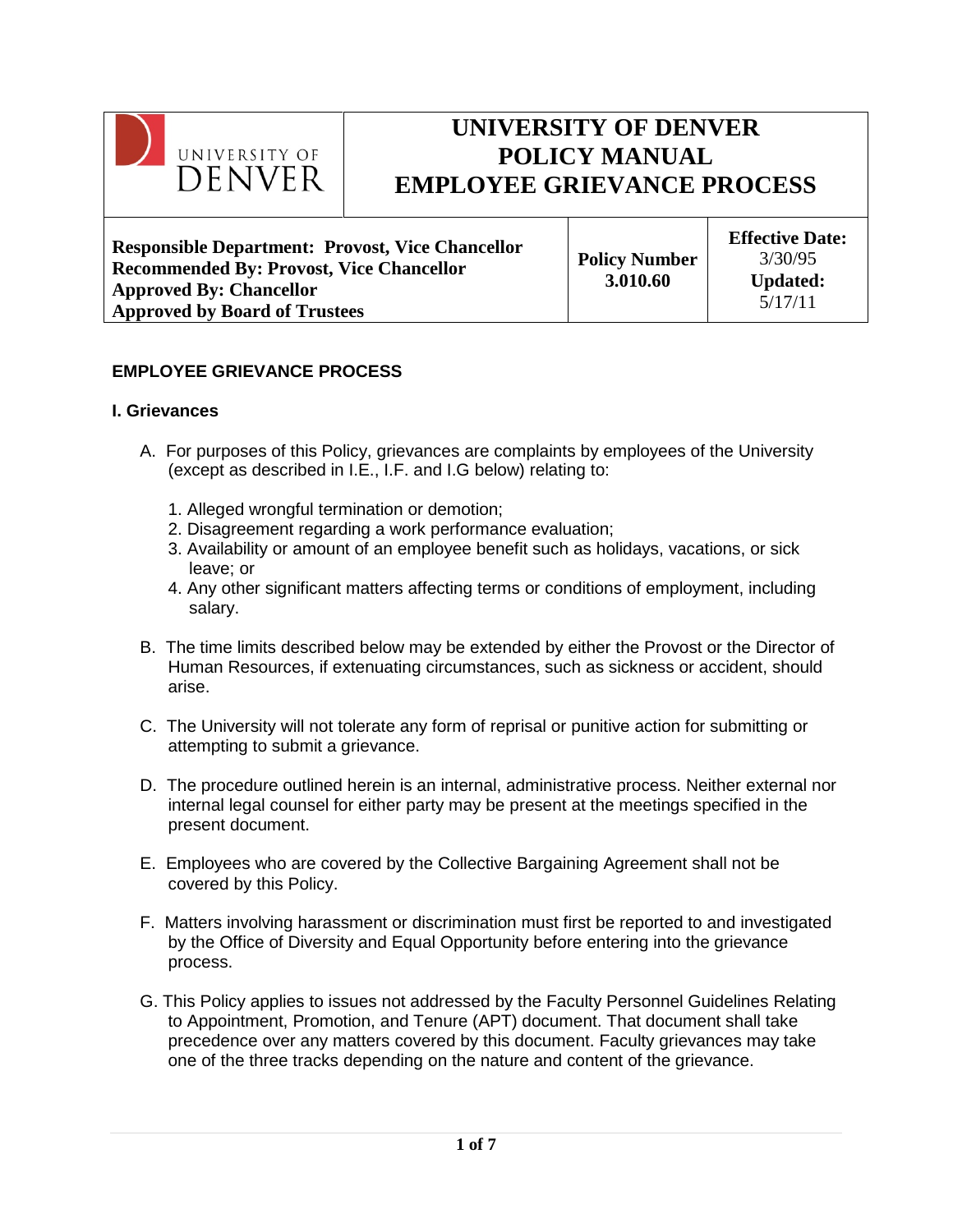- 1. Grievance of an administrative decision or action not covered by the APT document follow the Procedure for Grieving an Administrative Decision or Action
- 2. Grievance regarding conflict between two faculty peers follow the Procedure for Faculty Peer to Peer Grievance
- 3. Grievance or complaint regarding a matter covered by the APT document follow procedures in the APT document

## **II. Definitions**

Grievant(s): the person(s) initiating the grievance. Hereafter, grievant (in the singular) will be used to designate one or more grievants.

Respondent(s): the person(s) alleged to have carried out the action or made the decision that is the subject of the grievance. Hereafter, respondent (in the singular) will be used to designate one or more respondents.

### **III. Procedures**

## **Procedure for Grieving an Administrative Decision or Action**

For a grievance by an employee other than a faculty member, the respondent is the employee's direct supervisor. For a grievance by a faculty member, the respondent is either the faculty member's direct supervisor (usually the department chair) or the lowest level administrator who has primary responsibility for the decision or action being grieved. In some cases, a faculty member may be uncertain which administrator has primary responsibility for an administrative decision or action. In such cases, the faculty member should seek the guidance of his or her direct supervisor in determining which administrator is primarily responsible and, therefore, should be the respondent.

#### A. Step One: Informal Resolution.

The grievant is strongly encouraged to discuss any complaint covered by this Policy with the respondent and make a concerted effort to resolve the complaint without relying on the formal process outlined below. The discussion should occur as soon as reasonably possible after the grievant learns of the disputed matter. If both parties to the grievance agree, an outside party such as a Human Resources representative, mediator, faculty colleague, or university administrator may be invited to mediate the discussion to assist in achieving conciliation.

#### B. Step Two: Written Grievance

If not satisfied with the results of the informal resolution, the grievant may submit a written grievance to the respondent. The grievance should contain a clear description of the issue(s) involved, any specific university policy or procedure involved, the relevant date(s) the action or decision that is being grieved took place, if known, and any relief being sought. If an informal discussion is not conducted as recommended in Step One above, the reason an informal discussion was not conducted must be given in the written grievance.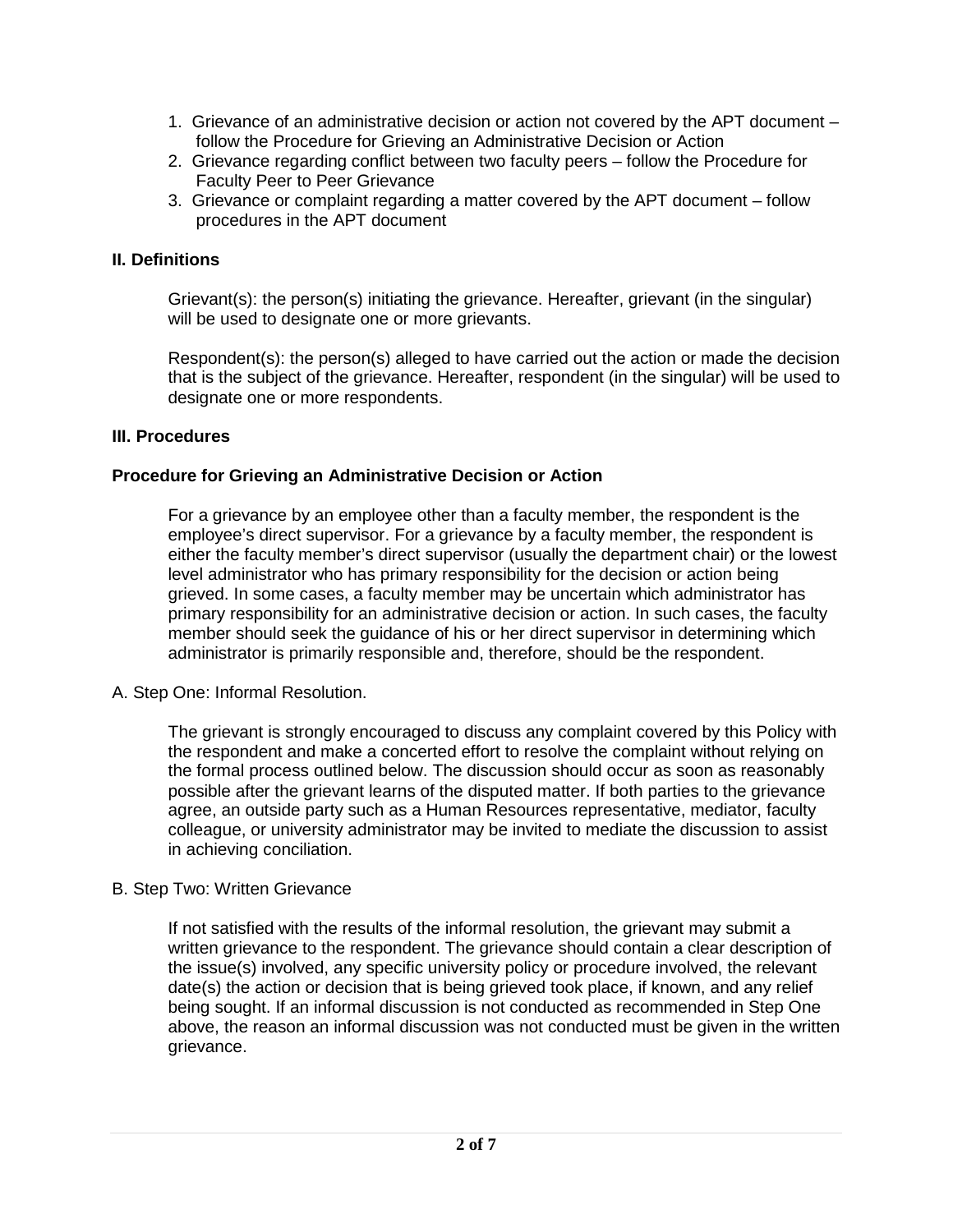A copy of the written grievance and all subsequent written statements produced as a result of the grievance process, as described herein, must be filed with the Director of Human Resources.

A written grievance may be submitted no later than forty-five (45) calendar days from the date the grievant learns of the situation giving rise to the grievance. A pattern of actions or decisions reaching farther back in time may be included in a grievance, if the grievant learned of the most recent action or decision in the pattern within the past forty-five (45) calendar days.

The respondent shall respond to the grievance in writing within ten (10) working days of receipt of the grievance.

## C. Step Three: Appeal

No appeal is possible if the respondent is the Chancellor. If the respondent is not the Chancellor and if the grievant is not satisfied with the respondent's written response, the grievant may appeal to the respondent's supervisor. An appeal must be in writing and must contain a reasonably detailed description of the issue(s) involved and any relief being sought. The appeal must also include, as attachments, the original written grievance from the grievant and the respondent's written response.

If the grievant is not a faculty member, the written appeal must be submitted to the respondent's supervisor within ten (10) working days from receipt of the respondent's written response.

If the grievant is a faculty member:

- 1. The grievant may solicit, at his or her discretion, the determination of the Faculty Review Committee (FRC) before submitting an appeal with the respondent's supervisor.
	- A. To solicit the determination of the FRC, the grievant must submit a written grievance to the FRC within ten (10) working days of the receipt of the respondent's written response. A grievance submitted to the FRC should contain a reasonably detailed description of the issue(s) involved and any relief being sought. A grievance submitted to the FRC must also include, as attachments, both the original written grievance and the respondent's written response. The FRC shall submit its determination to the grievant and respondent within twenty (20) working days of receipt of the grievance.
	- B. If the grievant submits an appeal of the respondent's written response after soliciting the determination of the FRC, the appeal to the respondent's supervisor must be submitted within ten (10) working days of receipt of the report of the FRC. The report of the FRC must be included as an attachment to any subsequent appeal.
	- C. If the FRC has not rendered its determination at the end of twenty (20) working days, the grievant may proceed, at his or her discretion, to submit an appeal to the respondent's supervisor.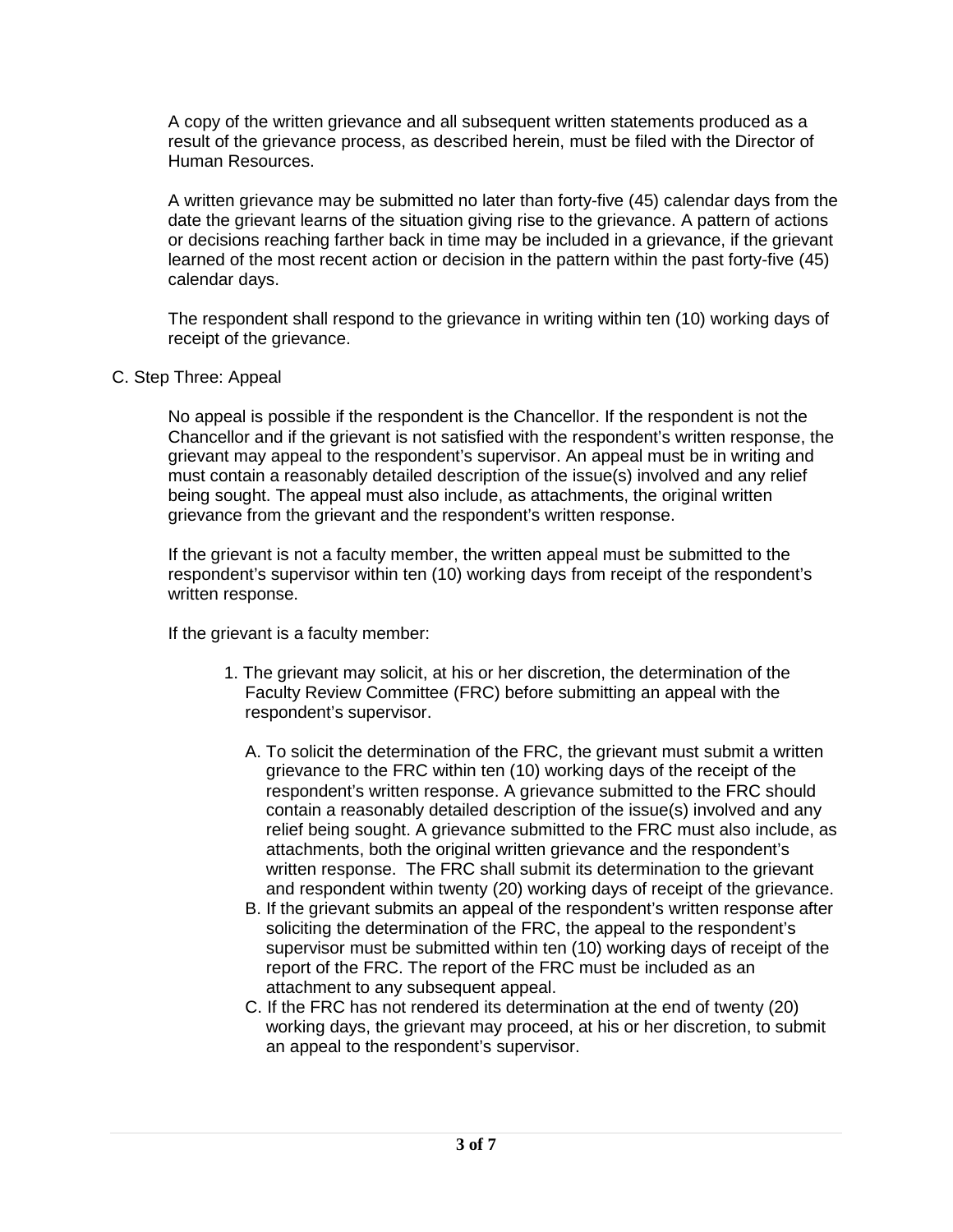2. To submit an appeal without soliciting the determination of the FRC, the grievant must submit the appeal to the respondent's supervisor within ten (10) working days of receipt of the respondent's written response.

The respondent's supervisor shall respond to the appeal in writing within ten (10) working days of the receipt of the appeal. If the FRC has rendered a determination, a copy of the supervisor's written response to the appeal shall be filed with the FRC.

D. Step Four: Final Resolution

If the respondent's supervisor is either the Provost or the Chancellor, the decision of the Provost or the Chancellor, or his or her designee, is final.

If the respondent's supervisor is neither the Provost nor the Chancellor and

- 1. If neither the Provost nor a Vice Chancellor is in the grievant's hierarchy of supervisors, the grievant may appeal the decision of the respondent's supervisor to the Chancellor. The decision of the Chancellor, or his or her designee, is final.
- 2. If the Provost is in the grievant's hierarchy of supervisors, the grievant may appeal the decision of the respondent's supervisor to the Provost. The decision of the Provost, or his or her designee, is final.
- 3. If a Vice Chancellor is in the grievant's hierarchy of supervisors and
	- A. if the Vice Chancellor is the respondent's supervisor, the grievant may appeal the decision of the respondent's supervisor to the Chancellor. The decision of the Chancellor, or his or her designee, is final.
	- B. if the Vice Chancellor is not the respondent's supervisor, the grievant may appeal the decision of the respondent's supervisor to the Vice Chancellor. The decision of the Vice Chancellor, or his or designee, is final.

The appeal of the decision of the respondent's supervisor must be in writing and must include, as attachments, the original written grievance, the respondent's written response, the appeal submitted to the respondent's supervisor, and the response of the respondent's supervisor. For faculty, if the determination of the FRC was obtained, the appeal must include a copy of the grievance submitted to the FRC and the report of the FRC.

# **Procedure for Faculty Peer to Peer Grievance**

The procedures in this section are reserved for a grievance between faculty members as peers rather than a grievance concerning an administrative action or decision. To the extent that a grievance may contain both of these types of claims the Faculty Peer to Peer process shall not be used to provide a second review of the same claim, and vice versa.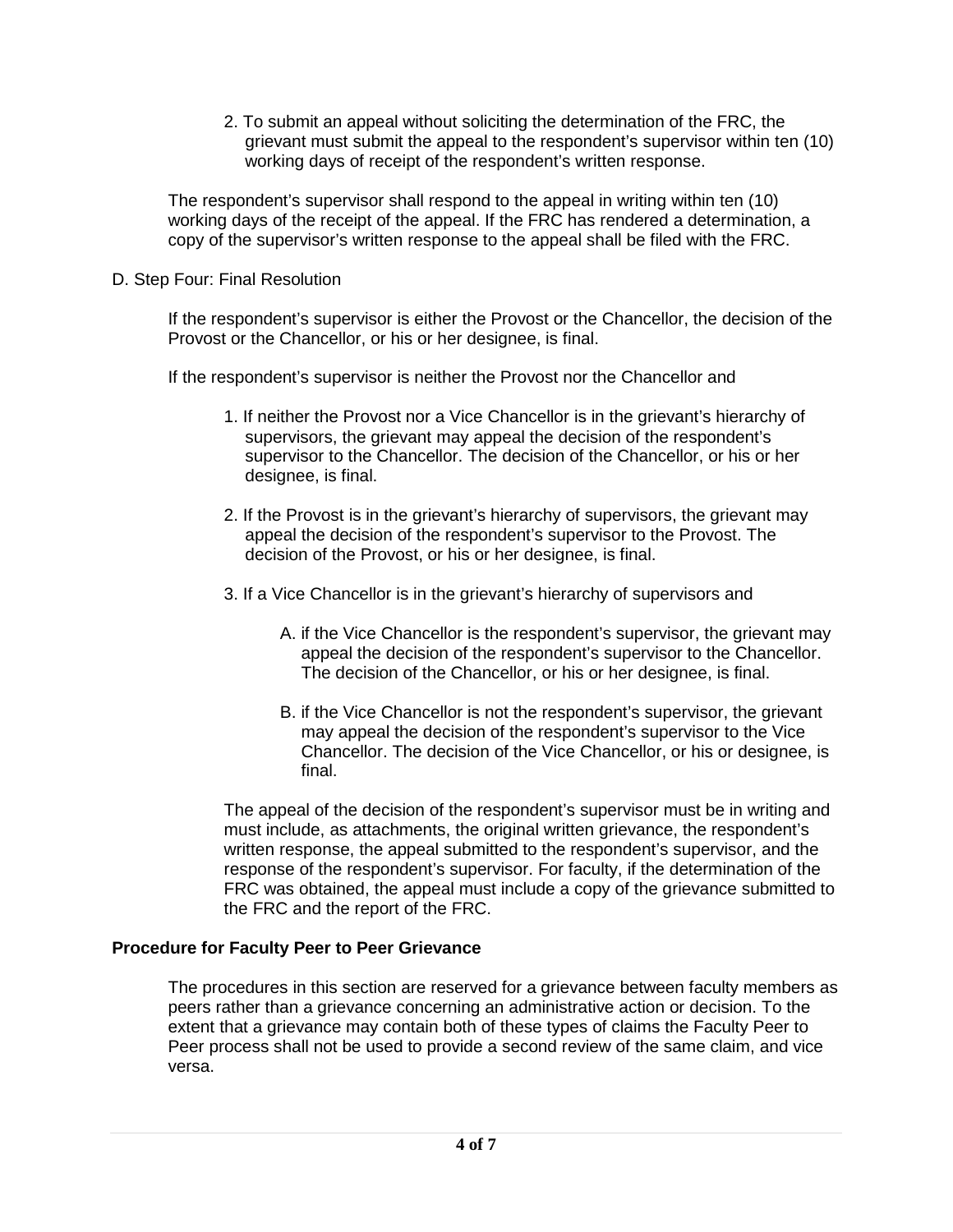## A. Step One: Informal Resolution

The grievant is strongly encouraged to discuss any complaint covered by this Policy with the respondent and make a concerted effort to resolve the complaint without relying on the formal process described below. The discussion should occur as soon as reasonably possible after the grievant learns of the disputed matter. If both parties to the grievance agree, an outside party such as a Human Resources representative, mediator, faculty colleague, or university administrator may be invited to mediate the discussion to assist in achieving conciliation.

## B. Step Two: Written Grievance

If not satisfied with the results of the informal resolution, the grievant may submit a written grievance with the lowest level shared supervisor (LLSS) of the grievant and respondent. The grievance should contain a reasonably detailed description of the issue(s) involved and any relief being sought. If an informal discussion is not conducted as recommended in Step One above, the reason an informal discussion was not conducted must be given in the written grievance.

A copy of the written grievance and all subsequent written statements produced as a result of the grievance process, as described herein, must be filed with the Director of Human Resources.

If the LLSS is not the Provost, a written grievance may be submitted no later than fortyfive (45) calendar days from the date the grievant learns of the situation giving rise to the grievance. A pattern of actions or decisions reaching farther back in time may be included in a grievance, if the grievant learned of the most recent action or decision in the pattern within the past forty-five (45) calendar days.

If the LLSS is the Provost:

- 1. The grievant may solicit, at his or her discretion, the determination of the Faculty Review Committee (FRC) before submitting a written grievance to the LLSS.
	- A. To solicit the determination of the FRC, the grievant must submit a written grievance to the FRC within forty-five (45) calendar days from the date the grievant learns of the situation giving rise to the grievance. A pattern of actions or decisions reaching farther back in time may be included in a grievance, if the grievant learned of the most recent action or decision in the pattern within the past forty-five (45) calendar days. A grievance submitted to the FRC should contain a reasonably detailed description of the issue(s) involved, and any relief being sought. If an informal discussion is not conducted as recommended in Step One above, the reason an informal discussion was not conducted must be explained in the written grievance. The FRC shall submit its determination to the grievant and respondent within twenty (20) working days of receipt of the grievance.
	- B. If the grievant submits a written grievance to the Provost after soliciting the determination of the FRC, that written grievance must be submitted within ten (10) working days of receipt of the report of the FRC. The report of the FRC must be included as an attachment to the grievance submitted to the Provost.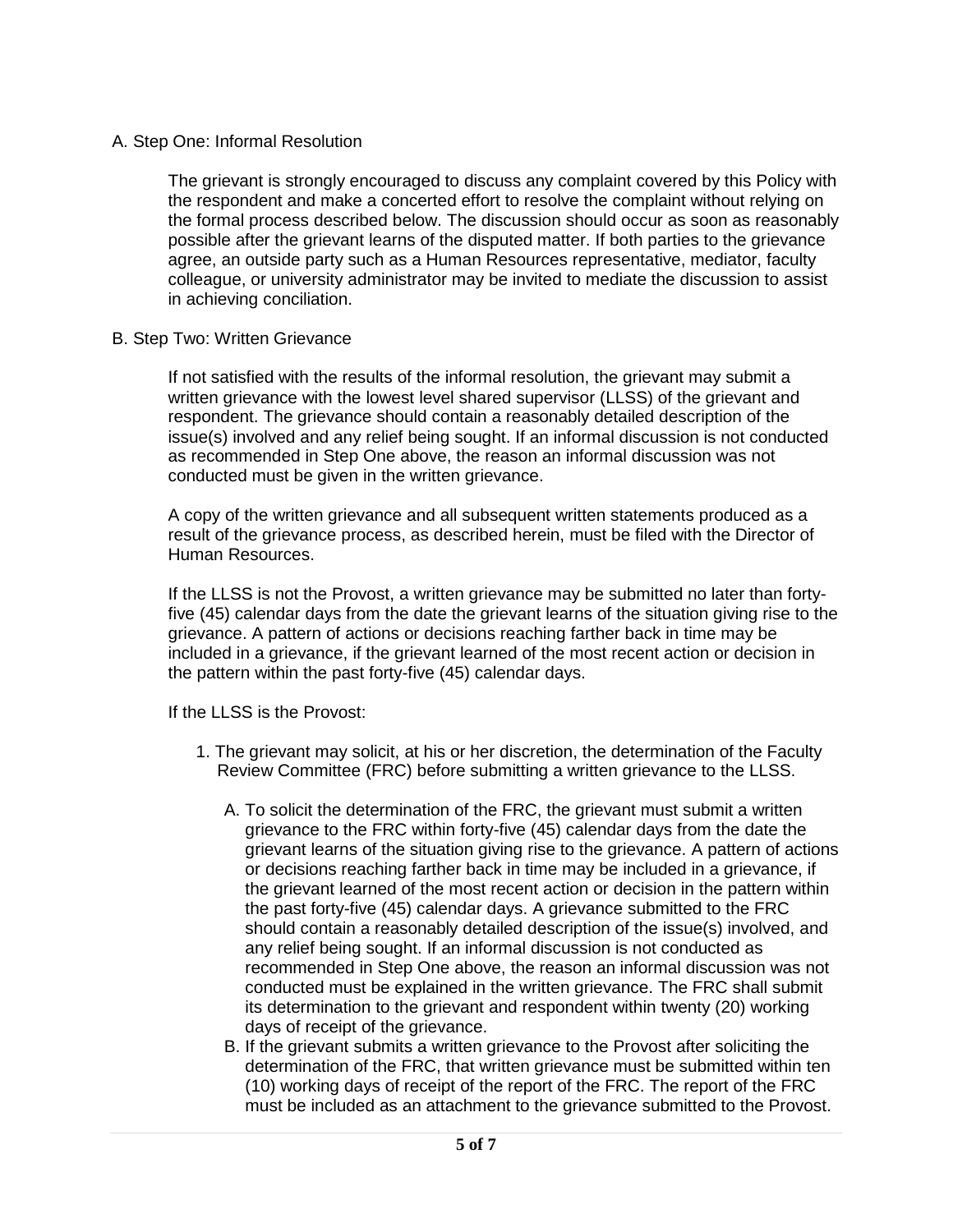- C. If the FRC has not rendered its determination at the end of twenty (20) working days, the grievant may proceed, at his or her discretion, to submit a grievance to the Provost.
- 2. To submit a grievance without soliciting the determination of the FRC, the grievant must submit the grievance to the Provost within forty-five (45) calendar days from the date the grievant learns of the situation giving rise to the grievance. A pattern of actions or decisions reaching farther back in time may be included in a grievance, if the grievant learned of the most recent action or decision in the pattern within the past forty-five (45) calendar days.

The LLSS shall respond to the grievance in writing within ten (10) working days of receipt of the written grievance.

C. Step Three: Appeal

If either the grievant or the respondent is not satisfied with the LLSS's written response and if the LLSS is not the Provost, either the grievant or the respondent may appeal to the LLSS's supervisor. An appeal must be in writing and must contain a reasonably detailed description of the issue(s) involved and any relief being sought. The appeal must also include, as attachments, the original written grievance from the grievant and the LLSS's written response.

Either the grievant or respondent may solicit, at his or her discretion, the determination of the Faculty Review Committee (FRC) before submitting an appeal to the LLSS's supervisor.

- 1. A. To solicit the determination of the FRC, the grievant or respondent must submit a written grievance with the FRC within ten (10) working days of the receipt of the LLSS's written response. A grievance submitted to the FRC should contain a reasonably detailed description of the issue(s) involved and any relief being sought. A grievance submitted to the FRC must also include, as attachments, both the original written grievance and the LLSS's written response. The FRC shall submit its determination to the grievant, respondent, and LLSS within twenty (20) working days of receipt of the grievance.
	- B. If either the grievant or the respondent submits an appeal of the LLSS's written response after the determination of the FRC has been obtained, the appeal to the LLSS's supervisor must be submitted within ten (10) working days of receipt of the report of the FRC. The report of the FRC must be included as an attachment to any subsequent appeal.
	- C. If at the end of twenty (20) working days, the FRC has not rendered its determination; either the grievant or the respondent may proceed, at their discretion, to submit an appeal to the LLSS's supervisor.
- 2. If the determination of the FRC has not been solicited by either the grievant or the respondent, either the grievant or the respondent may submit an appeal to the LLSS's supervisor but must do so within fifteen (15) working days of receipt of the LLSS's written response.